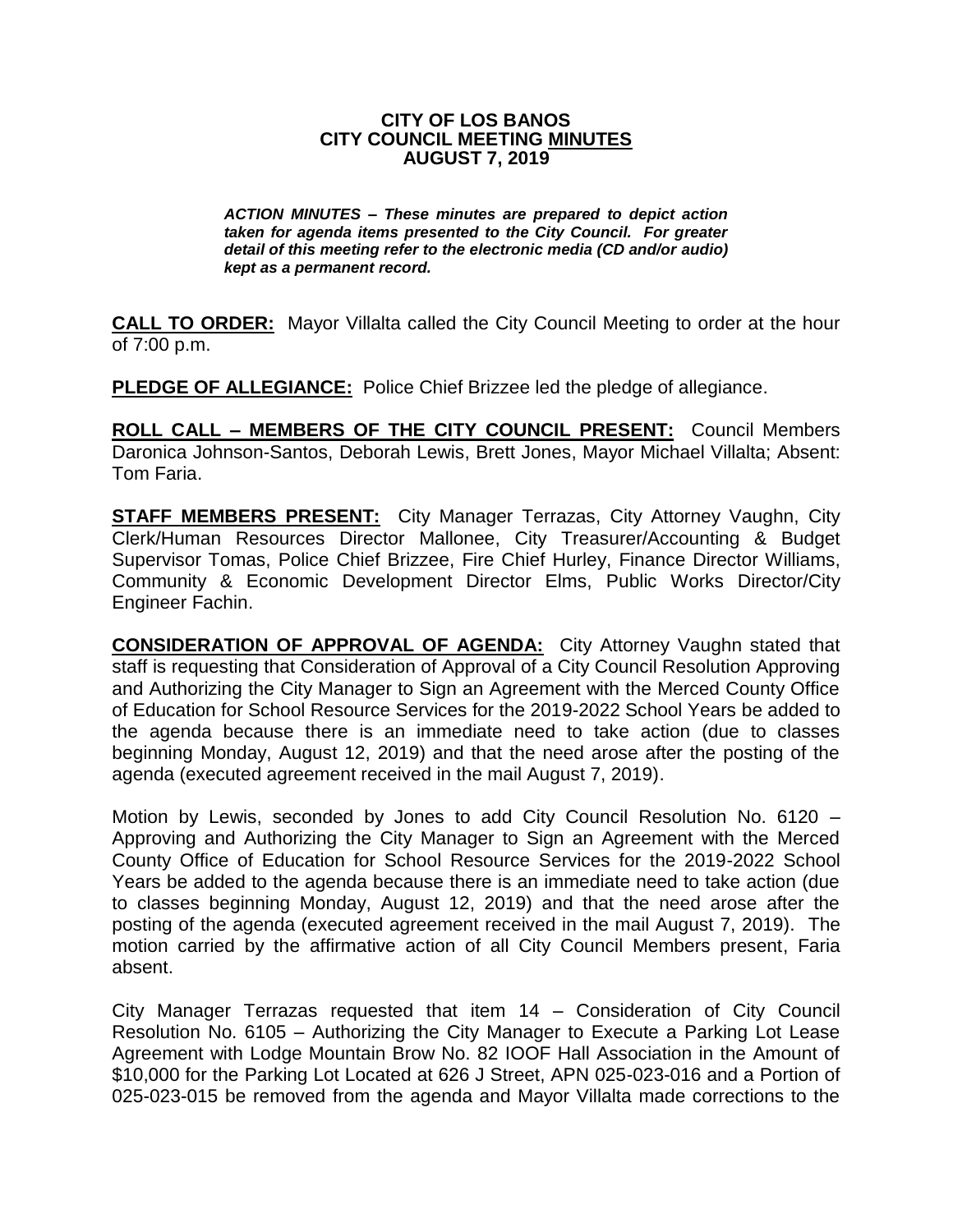agenda wording to items 8 B 1) & 2) and 8 C 1) to state as follows: 8 B 1) City Council Resolution No. 6113 – Approving General Plan Amendment #2019-01 for the Child Development Center to Re-designate Approximately 1.33 Acres from Park to Professional Office Located at 1624 San Luis Street, More Specifically Identified as a Portion of Assessor's Parcel Number: 428-070-001 and Finding that the Disposition of the Property is Consistent with the City's General Plan, 8 B 2) Ordinance No. 1173 – Amending the Official Zoning Map by Rezoning Property for the Los Banos Child Development Center from Park to Professional Office (P-O) on Approximately 1.33 Acres Located at 1624 San Luis Street, More Specifically Identifies as a Portion of Assessor's Parcel Map Number: 428-070-001 and 8 C 1) Ordinance No. 1174 – Amending Article 37, Chapter 3 of Title 9 of the Los Banos Municipal Code to Allow Child Day Care Centers in all Zoning Districts, Exempt Industrial Zones, Subject to Condition Use Permit.

Motion by Lewis, seconded by Jones to approve the City Council Meeting agenda with the removal of item 14 – Consideration of City Council Resolution No. 6105 – Authorizing the City Manager to Execute a Parking Lot Lease Agreement with Lodge Mountain Brow No. 82 IOOF Hall Association in the Amount of \$10,000 for the Parking Lot Located at 626 J Street, APN 025-023-016 and a Portion of 025-023-015 be removed from the agenda and corrections to the agenda wording to items 8 B 1) & 2) and 8 C 1) to state as follows: 8 B 1) City Council Resolution No. 6113 – Approving General Plan Amendment #2019-01 for the Child Development Center to Re-designate Approximately 1.33 Acres from Park to Professional Office Located at 1624 San Luis Street, More Specifically Identified as a Portion of Assessor's Parcel Number: 428-070- 001 and Finding that the Disposition of the Property is Consistent with the City's General Plan, 8 B 2) Ordinance No. 1173 – Amending the Official Zoning Map by Rezoning Property for the Los Banos Child Development Center from Park to Professional Office (P-O) on Approximately 1.33 Acres Located at 1624 San Luis Street, More Specifically Identifies as a Portion of Assessor's Parcel Map Number: 428- 070-001 and 8 C 1) Ordinance No. 1174 – Amending Article 37, Chapter 3 of Title 9 of the Los Banos Municipal Code to Allow Child Day Care Centers in all Zoning Districts, Exempt Industrial Zones, Subject to Condition Use Permit. The motion carried by the affirmative action of all City Council Members present, Faria absent.

**PUBLIC FORUM: MEMBERS OF THE PUBLIC MAY ADDRESS THE CITY COUNCIL MEMBERS ON ANY ITEM OF PUBLIC INTEREST THAT IS WITHIN THE JURISDICTION OF THE CITY; INCLUDES AGENDA AND NON-AGENDA ITEMS. NO ACTION WILL BE TAKEN ON NON-AGENDA ITEMS. SPEAKERS ARE LIMITED TO A FIVE (5) MINUTE PRESENTATION. DETAILED GUIDELINES ARE POSTED ON THE COUNCIL CHAMBER INFORMATIONAL TABLE.** TOM KALJIAN, Los Banos, stated that he would like to speak under item 10 – Consideration of Participation in a Property and Business Improvement District for Downtown Los Banos and Adoption of a Resolution of Intent to Establish District. No one else came forward to speak and the public forum was closed.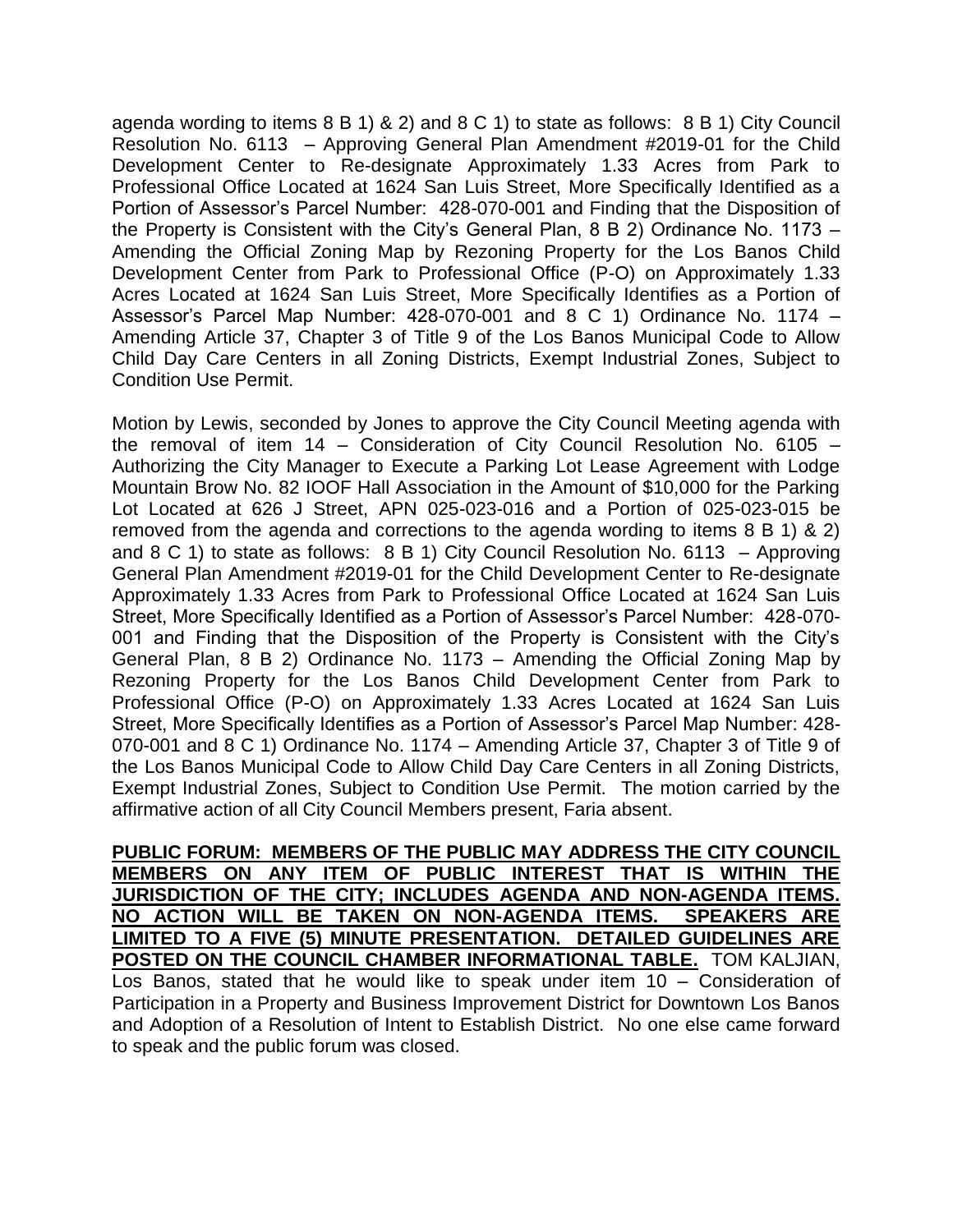**PRESENTATION – PROCLAMATION RECOGNIZING NATIONAL HEALTH CENTER** 

**WEEK.** Jose de La Torre, Golden Valley Health Center Manager spoke regarding the services provide, the communities they serve, and the open house they are having on August 8, 2019 inviting all to attend. Mayor Villalta presented the proclamation to Mr. de La Torre.

# **PRESENTATION – CERTIFICATES OF RECOGNITION OF PARTICIPATION IN THE 2019 LOS BANOS YOUTH BUSINESS EXPO FOR ELIZABETH BUENROSTRO & MASON FERREIRA.** Rhonda Lowe spoke regarding the background of the Youth Business Expo and highlighted Mason Ferreira's business - the Muddy Paw Bakery.

She thanked Dr. Mark Marshall, Los Banos Unified School District Superintendent, and the City of Los Banos Staff for their support with this program as well as all of the financial sponsors for the \$750 prize money. She introduced and congratulated Mason Ferreira. Mayor Villalta and Dr. Mark Marshall presented him with a certificate.

**CONSIDERATION OF APPROVAL OF CONSENT AGENDA.** Council Member Lewis stated that she would like to remove item 7D – City Council Resolution No. 6108 – Authorizing the Re-establishment of the Merced County Abandoned Vehicle Service Authority Plan; 7F – City Council Resolution No. 6110 – Amending the Fiscal Year 2019/2020 Budget by Increasing Revenue for Congestion Mitigation and Air Quality Improvement (CMAQ) Grant in the Amount of \$69,846.82, Increasing Expenditures for CMAQ Grant in the Amount of \$78,511.52, and Transfer Regional Surface Transportation (RSTP) to CMAQ in the Amount of \$8,664.70 for Pedestrian Sidewalk Infill Project; and 7G – City Council Resolution No. 6111 – Amending the Fiscal Year 2019/2020 Budget by Increasing Appropriations in Park Development Fund Specialized Equipment Account Number 250-454-220-753 for Expenditures in the Amount of \$34,600 to Purchase and Install Soccer Goal Backstop Netting on the South Side of Oliveira Park for separate report and consideration of approval.

Motion by Lewis, seconded by Jones to approve the consent agenda as follows, with the removal of item 7D – City Council Resolution No. 6108 – Authorizing the Reestablishment of the Merced County Abandoned Vehicle Service Authority Plan; 7F – City Council Resolution No. 6110 – Amending the Fiscal Year 2019/2020 Budget by Increasing Revenue for Congestion Mitigation and Air Quality Improvement (CMAQ) Grant in the Amount of \$69,846.82, Increasing Expenditures for CMAQ Grant in the Amount of \$78,511.52, and Transfer Regional Surface Transportation (RSTP) to CMAQ in the Amount of \$8,664.70 for Pedestrian Sidewalk Infill Project; and 7G – City Council Resolution No. 6111 – Amending the Fiscal Year 2019/2020 Budget by Increasing Appropriations in Park Development Fund Specialized Equipment Account Number 250-454-220-753 for Expenditures in the Amount of \$34,600 to Purchase and Install Soccer Goal Backstop Netting on the South Side of Oliveira Park: Check Register for #217077 – #217398 in the Amount of \$2,237,000.80; Fourth Quarter Investment Report for the 2018/2019 Fiscal Year; City Council Resolution No. 6107 – Approving and Adopting Final Tract Map No. 2018-03 Shaunessy Village Phase No. 1 and Accompanying Subdivision Agreement Which is Generally Located Within the Area Bounded by APN 083-130-042 to the North, College Greens to the East, Scripps Drive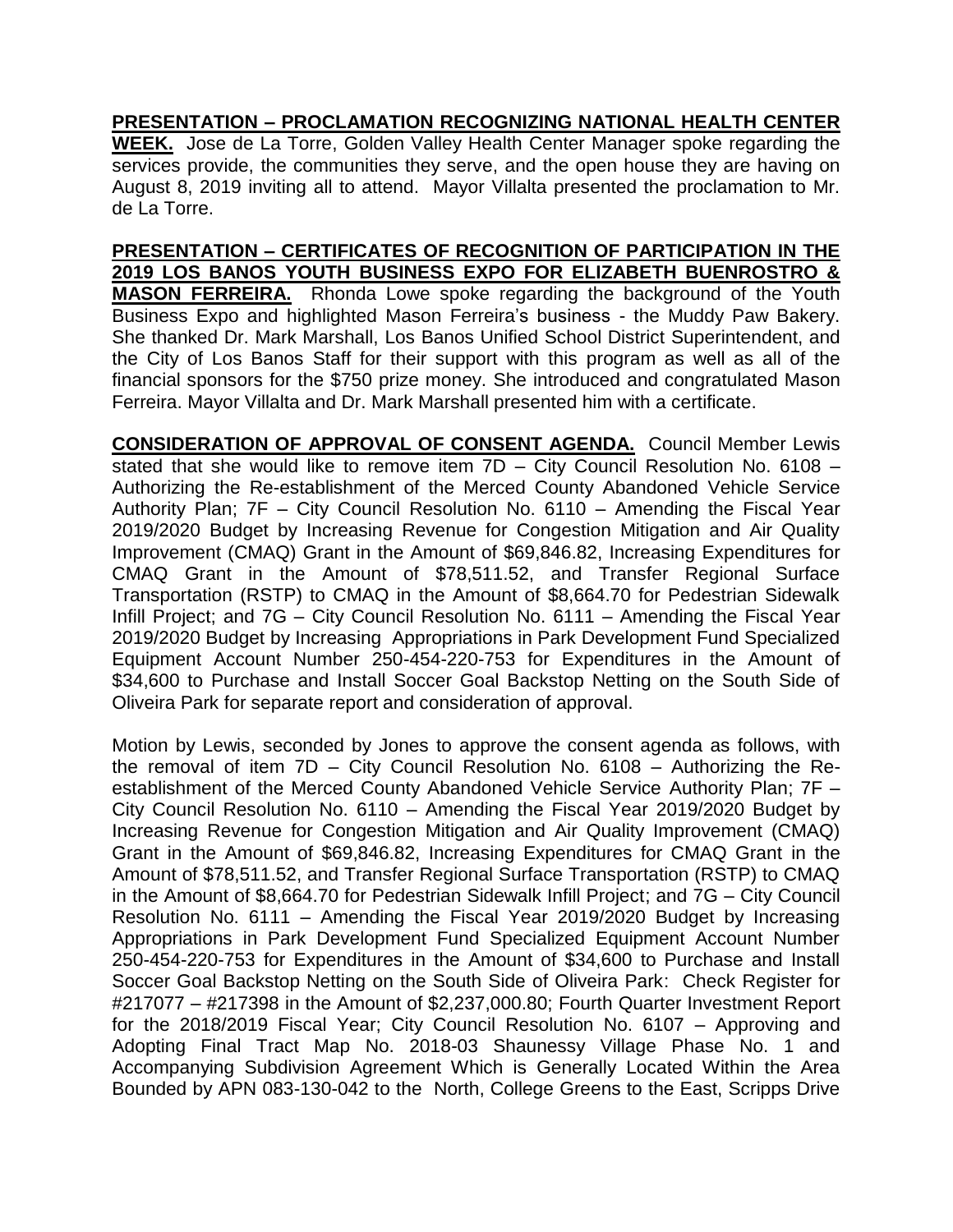to the South and Mercey Springs Road to the West (Applicant: Stonefield Home, Inc.); City Council Resolution No. 6108 – Authorizing the Re-establishment of the Merced County Abandoned Vehicle Service Authority Plan; City Council Resolution No. 6109 – Authorizing the City Manager to Sign a Memorandum of Understanding with the Merced County Sheriff's Department for Inmate Transportation Services for July 1, 2019 - June 30, 2022; City Council Resolution No. 6110 – Amending the Fiscal Year 2019/2020 Budget by Increasing Revenue for Congestion Mitigation and Air Quality Improvement (CMAQ) Grant in the Amount of \$69,846.82, Increasing Expenditures for CMAQ Grant in the Amount of \$78,511.52, and Transfer Regional Surface Transportation (RSTP) to CMAQ in the Amount of \$8,664.70 for Pedestrian Sidewalk Infill Project; City Council Resolution No. 6111 – Amending the Fiscal Year 2019/2020 Budget by Increasing Appropriations in Park Development Fund Specialized Equipment Account Number 250-454-220-753 for Expenditures in the Amount of \$34,600 to Purchase and Install Soccer Goal Backstop Netting on the South Side of Oliveira Park. The motion carried by the affirmative action of all Council Members present, Faria absent.

#### **CITY COUNCIL RESOLUTION NO. 6108 – AUTHORIZING THE RE-ESTABLISHMENT OF THE MERCED COUNTY ABANDONED VEHICLE SERVICE AUTHORITY PLAN.** Council Member Lewis asked for a short briefing on this item for which Police Chief Brizzee provided.

There was Council Member and Staff discussion regarding how this item pertains to vehicles both on public streets and on public property, how the money accumulated from this program gets divided amongst the community and also how money previously accrued from this program has helped fund the Police Department.

Motion by Jones, seconded by Johnson-Santos to adopt City Council Resolution No. 6108 – Authorizing the Re-establishment of the Merced County Abandoned Vehicle Service Authority Plan. The motion carried by the affirmative action of all City Council Members present, Faria absent.

**CITY COUNCIL RESOLUTION NO. 6110 – AMENDING THE FISCAL YEAR 2019/2020 BUDGET BY INCREASING REVENUE FOR CONGESTION MITIGATION AND AIR QUALITY IMPROVEMENT (CMAQ) GRANT IN THE AMOUNT OF \$69,846.82, INCREASING EXPENDITURES FOR CMAQ GRANT IN THE AMOUNT OF \$78,511.52, AND TRANSFER REGIONAL SURFACE TRANSPORTATION (RSTP) TO CMAQ IN THE AMOUNT OF \$8,664.70 FOR PEDESTRIAN SIDEWALK INFILL PROJECT.** Council Member Lewis asked for a short briefing on this item for which Public Works Director/City Engineer Fachin provided.

Motion by Jones, seconded by Johnson-Santos to adopt City Council Resolution No. City Council Resolution No. 6110 – Amending the Fiscal Year 2019/2020 Budget by Increasing Revenue for Congestion Mitigation and Air Quality Improvement (CMAQ) Grant in the Amount of \$69,846.82, Increasing Expenditures for CMAQ Grant in the Amount of \$78,511.52, and Transfer Regional Surface Transportation (RSTP) to CMAQ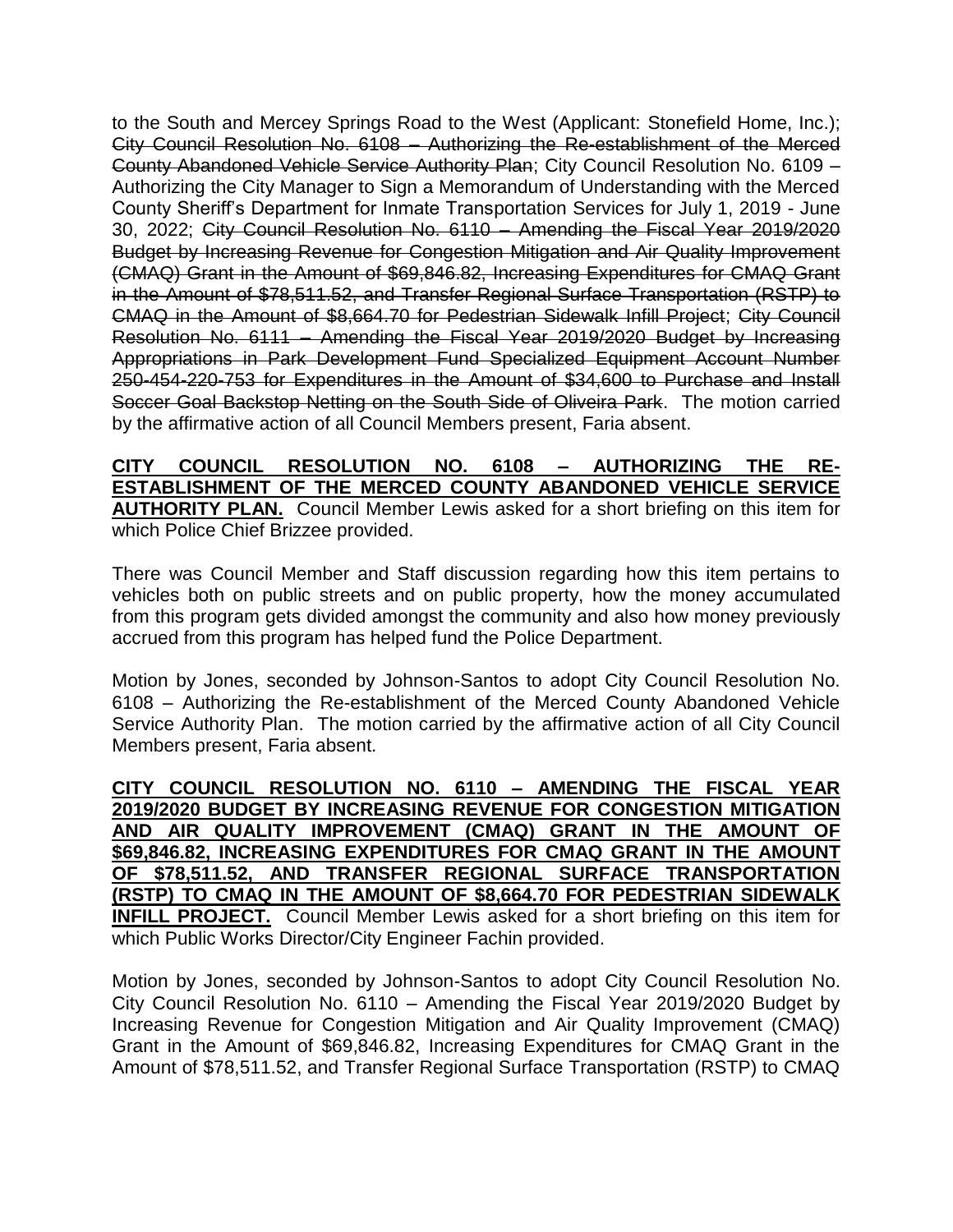in the Amount of \$8,664.70 for Pedestrian Sidewalk Infill Project. The motion carried by the affirmative action of all City Council Members present, Faria absent.

**CITY COUNCIL RESOLUTION NO. 6111 – AMENDING THE FISCAL YEAR 2019/2020 BUDGET BY INCREASING APPROPRIATIONS IN PARK DEVELOPMENT FUND SPECIALIZED EQUIPMENT ACCOUNT NUMBER 250-454- 220-753 FOR EXPENDITURES IN THE AMOUNT OF \$34,600 TO PURCHASE AND INSTALL SOCCER GOAL BACKSTOP NETTING ON THE SOUTH SIDE OF OLIVEIRA PARK.** Council Member Lewis asked for a short briefing on this item for which Public Works Director/City Engineer Fachin provided.

Motion by Jones, seconded by Johnson-Santos to adopt City Council Resolution No. 6111 – Amending the Fiscal Year 2019/2020 Budget by Increasing Appropriations in Park Development Fund Specialized Equipment Account Number 250-454-220-753 for Expenditures in the Amount of \$34,600 to Purchase and Install Soccer Goal Backstop Netting on the South Side of Oliveira Park. The motion carried by the affirmative action of all City Council Members present, Faria absent.

**PUBLIC HEARING – TO RECEIVE PUBLIC COMMENT AND CONSIDERATION OF LEVYING PROPERTIES FOR WEED ABATEMENT SERVICES PERFORMED DURING THE FISCAL YEAR 2018/2019 OR PRIOR FOR AREAS OF LAND LOCATED IN THE CITY OF LOS BANOS, MERCED COUNTY AS FOLLOWS: ASSESSOR PARCEL NUMBERS 083-310-042, 084-243-012, 431-092-013; CITY COUNCIL RESOLUTION NO. 6112 – AUTHORIZING THE LEVY AND COLLECTION OF ASSESSMENTS FOR WEED ABATEMENT WITHIN THE CITY OF LOS BANOS.** Finance Director Williams presented the staff report.

Mayor Villalta opened the public hearing. No one came forward to speak and the public

hearing was closed.

Motion by Jones, seconded by Johnson-Santos to adopt City Council Resolution No. 6112 – Authorizing the Levy and Collection of Assessments for Weed Abatement within the City of Los Banos. The motion carried by the affirmative action of all Council Members present, Faria absent.

**PUBLIC HEARING – TO RECEIVE PUBLIC COMMENT AND CONSIDERATION OF GENERAL PLAN AMENDMENT 2019-01, ZONE CHANGE #2019-01, AND CATEGORICAL EXEMPTION FROM THE CALIFORNIA ENVIRONMENTAL QUALITY ACT PURSUANT TO SECTION 15301 (EXISTING FACILITIES) FOR THE CHILD DEVELOPMENT CENTER LOCATED AT 1624 SAN LUIS STREET, APN 428- 070-001; CITY COUNCIL RESOLUTION NO. 6113 – APPROVING GENERAL PLAN AMENDMENT #2019-01 FOR THE CHILD DEVELOPMENT CENTER TO RE-DESIGNATE APPROXIMATELY 1.33 ACRES FROM PARK TO PROFESSIONAL OFFICE LOCATED AT 1624 SAN LUIS STREET, MORE SPECIFICALLY IDENTIFIED AS A PORTION OF ASSESSOR'S PARCEL NUMBER: 428-070-001 AND FINDING THAT THE DISPOSITION OF THE PROPERTY IS CONSISTENT WITH THE CITY'S**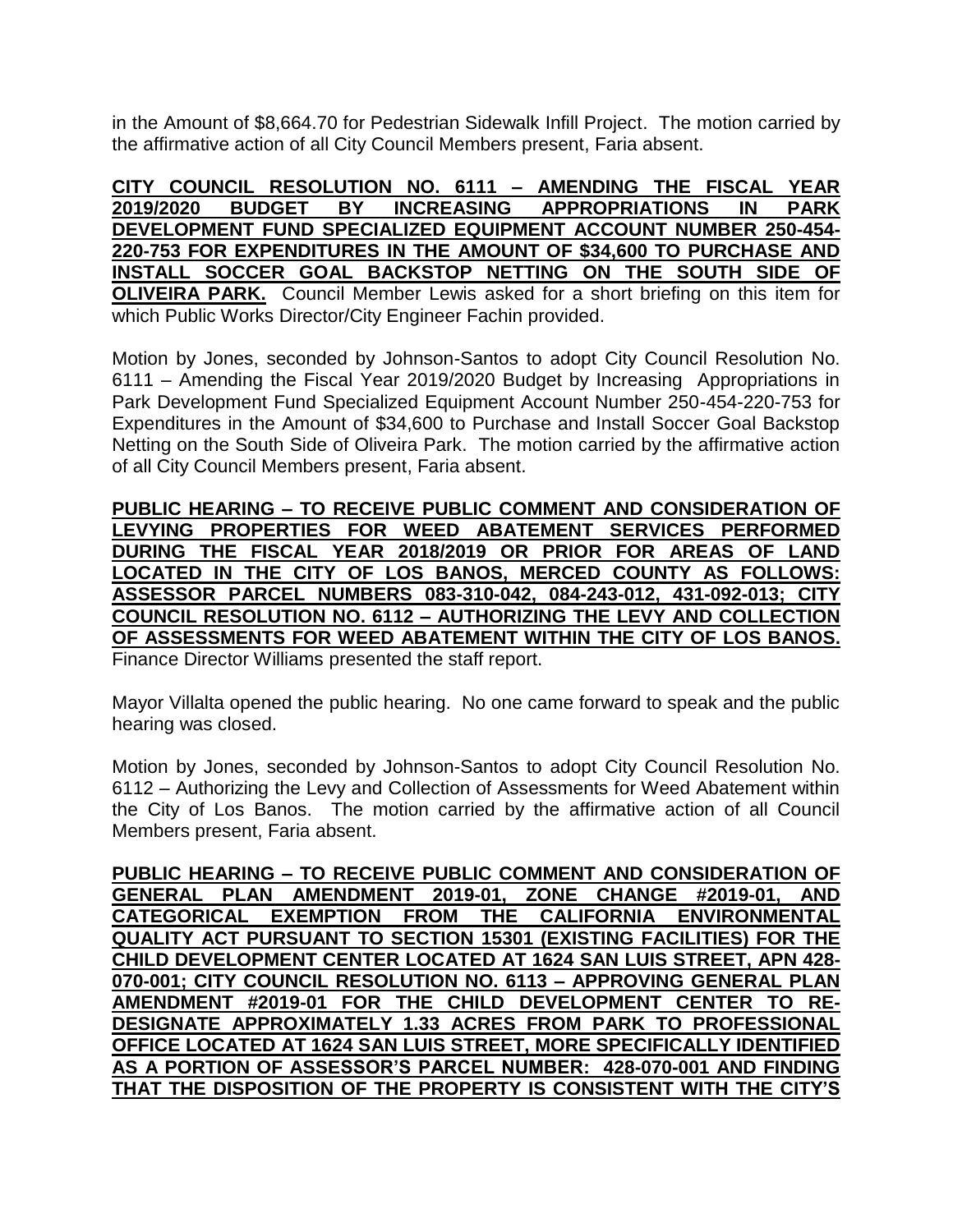**GENERAL PLAN, ORDINANCE NO. 1173 – AMENDING THE OFFICIAL ZONING MAP BY REZONING PROPERTY FOR THE LOS BANOS CHILD DEVELOPMENT CENTER FROM PARK TO PROFESSIONAL OFFICE (P-O) ON APPROXIMATELY 1.33 ACRES LOCATED AT 1624 SAN LUIS STREET, MORE SPECIFICALLY IDENTIFIES AS A PORTION OF ASSESSOR'S PARCEL MAP NUMBER: 428-070- 001 (FIRST READING & INTRODUCTION).** Community & Economic Development Director Elms presented the staff report.

Mayor Villalta opened the public hearing. No one came forward to speak and the public hearing was closed.

Motion of intent to adopt City Council Resolution No. 6113 – Approving General Plan Amendment #2019-01 for the Child Development Center to Re-designate Approximately 1.33 Acres from Park to Professional Office Located at 1624 San Luis Street, More Specifically Identified as a Portion of Assessor's Parcel Number: 428-070-001 and Finding that the Disposition of the Property is Consistent with the City's General Plan. The motion carried by the affirmative action of all Council Members present, Faria absent.

Motion by Johnson-Santos, seconded by Jones to waive the first reading of Ordinance No. 1173 – Amending the Official Zoning Map by Rezoning Property for the Los Banos Child Development Center from Park to Professional Office (P-O) on Approximately 1.33 Acres Located at 1624 San Luis Street, More Specifically Identifies as a Portion of Assessor's Parcel Map Number: 428-070-001. The motion carried by the affirmative action of all Council Members present, Faria absent.

Motion by Johnson-Santos, seconded by Jones to introduce Ordinance No. 1173 – Amending the Official Zoning Map by Rezoning Property for the Los Banos Child Development Center from Park to Professional Office (P-O) on Approximately 1.33 Acres Located at 1624 San Luis Street, More Specifically Identifies as a Portion of Assessor's Parcel Map Number: 428-070-001. The motion carried by the following roll call vote: AYES: Jones, Johnson-Santos, Lewis, Villalta; NOES: None; ABSENT: Faria.

**PUBLIC HEARING – TO RECEIVE PUBLIC COMMENT AND CONSIDERATION OF AMENDING CHAPTER 3 OF TITLE 9 OF THE LOS BANOS MUNICIPAL CODE TO ALLOW CHILD DAY CARE CENTERS IN ALL ZONING DISTRICTS, EXEMPT INDUSTRIAL ZONES, SUBJECT TO CONDITIONAL USE PERMIT; ORDINANCE NO. 1174 – AMENDING ARTICLE 37, CHAPTER 3 OF TITLE 9 OF THE LOS BANOS MUNICIPAL CODE TO ALLOW CHILD DAY CARE CENTERS IN ALL ZONING DISTRICTS, EXEMPT INDUSTRIAL ZONES, SUBJECT TO CONDITION USE PERMIT (FIRST READING & INTRODUCTION).** Community & Economic Development Director Elms presented the staff report.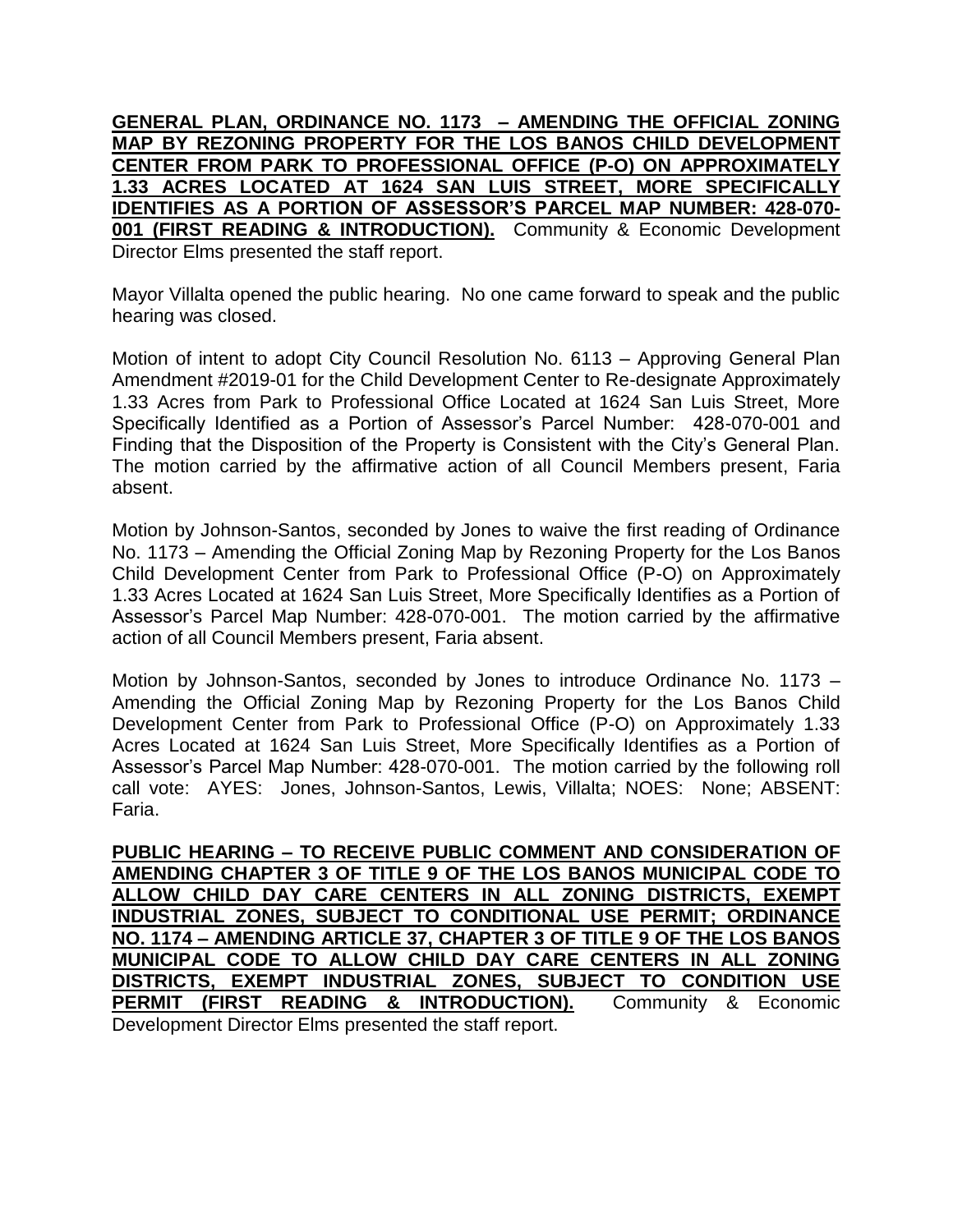There was Council Member and Staff discussion regarding restrictions placed by the Department of Alcohol Beverage Control and the Department of Social Services relating to childcare facilities being in the vicinity of bars.

Mayor Villalta opened the public hearing. No one came forward to speak and the public hearing was closed.

Motion by Johnson-Santos, seconded by Jones to waive the first reading of Ordinance No. 1174 – Amending Article 37, Chapter 3 of Title 9 of the Los Banos Municipal Code to Allow Child Day Care Centers in all Zoning Districts, Exempt Industrial Zones, Subject to Condition Use Permit. The motion carried by the affirmative action of all Council Members present, Faria absent.

Motion by Johnson-Santos, seconded by Jones to adopt Ordinance No. 1174 – Amending Article 37, Chapter 3 of Title 9 of the Los Banos Municipal Code to Allow Child Day Care Centers in all Zoning Districts, Exempt Industrial Zones, Subject to Condition Use Permit. The motion carried by the following roll call vote: AYES: Jones, Johnson-Santos, Lewis, Villalta; NOES: None; ABSENT: Faria.

**CONSIDERATION OF APPROVAL OF CITY COUNCIL RESOLUTION NO. 6114 – RECOGNIZING THE IMPORTANCE OF THE 2020 CENSUS AND SUPPORTING THE EFFORTS TO HELP ENSURE A COMPLETE, FAIR, AND ACCURATE COUNT OF ALL CALIFORNIANS.** Community & Economic Development Director Sousa introduced Patricia Ramos-Anderson Partnership Specialist with the Federal Department of Census Bureau who presented the staff report, which included a PowerPoint presentation.

Motion by Johnson-Santos, seconded by Jones to adopt City Council Resolution No. 6114 – Recognizing the Importance of the 2020 Census and Supporting the Efforts to Help Ensure a Complete, Fair and Accurate Count of All Californians. The motion carried by the affirmative action of all Council Members present, Faria absent.

*Mayor Villalta stated that he and City Attorney Vaughn excused themselves from the following item because they own property in the downtown area in question and they left their seats at the dais and exited the Council Chambers.*

*Mayor Pro Tem Johnson-Santos took over to chair the meeting in the Mayor's absence.*

**CONSIDERATION OF PARTICIPATION IN A PROPERTY AND BUSINESS IMPROVEMENT DISTRICT FOR DOWNTOWN LOS BANOS AND ADOPTION OF A RESOLUTION OF INTENT TO ESTABLISH DISTRICT; CITY COUNCIL RESOLUTION NO. 6115 – AUTHORIZING THE CITY MANAGER TO SIGN A PETITION AND ASSESSMENT BALLOT REGARDING THE CITY PROPERTIES WITHIN THE LOS BANOS DOWNTOWN PROPERTY AND BUSINESS IMPROVEMENT DISTRICT; CITY COUNCIL RESOLUTION NO. 6116 – DECLARING ITS INTENTION TO FORM THE LOS BANOS DOWNTOWN PROPERTY AND**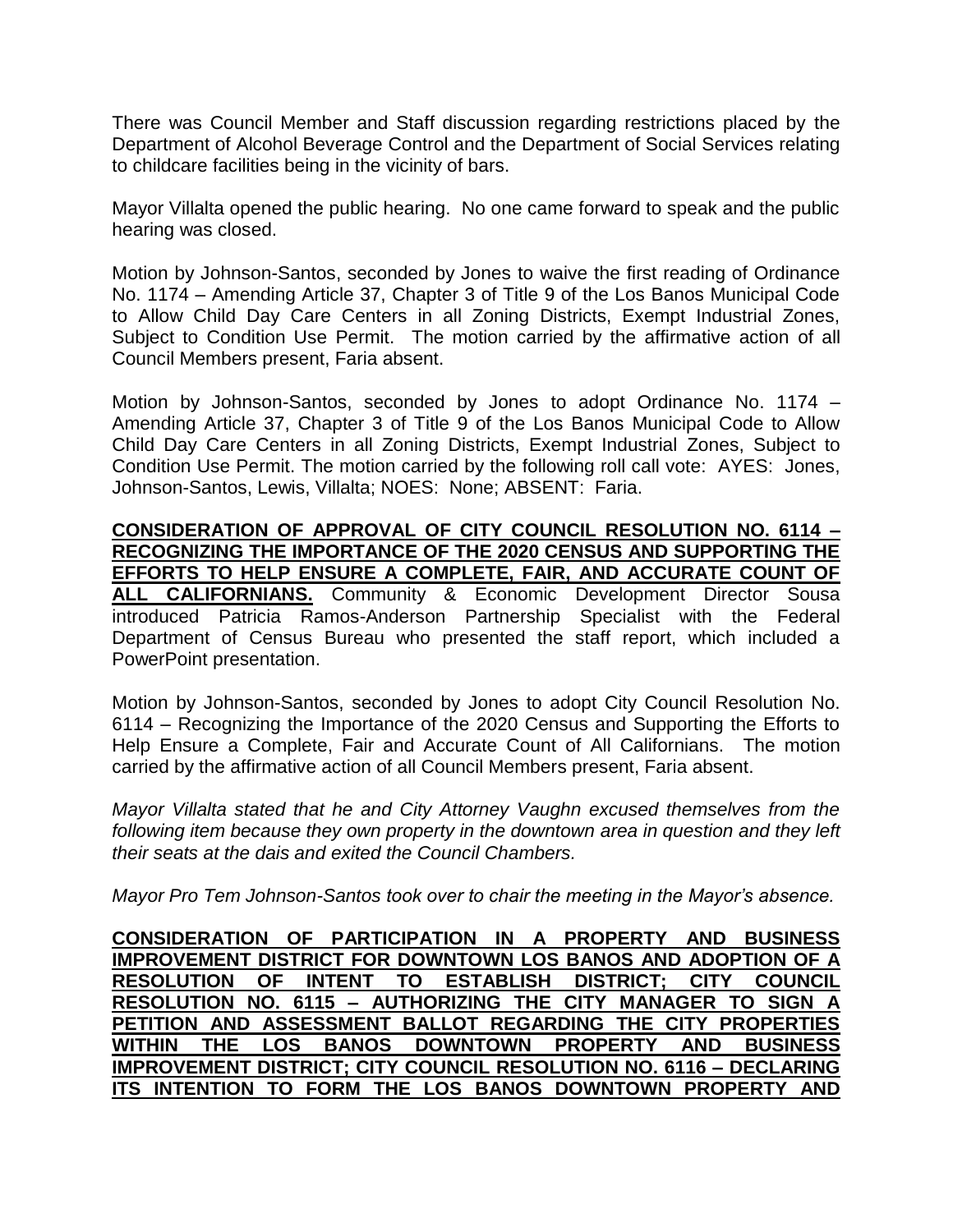**BUSINESS IMPROVEMENT DISTRICT.** Community & Economic Development Director Sousa presented the staff report, which included a PowerPoint presentation.

There was Council Member and Staff discussion regarding how this establishment could come to light and how it depends on the ballot results of the downtown business owners. There was question as to the current status of those businesses who have received funds to complete projects and how quickly the City will see the plans for the improvements if ballots result in favor of these improvements.

Mayor Pro Tem Johnson-Santos invited the public to come forward and speak. TOM KALJIAN, Chairman of the Downtown Association, stated that if this is passed a significant change can be made in the downtown area, spoke to some of the Council's concerns regarding accountability, he thanked the City of Los Banos for all its help thus far; LESLIE VILLALTA, downtown merchant/business/property owner, stated that some property owners are doing more than others to take care of their properties, she feels that it is never going to be enough unless something different is done, this PBID is a way to do something different, it does represent \$2000 every year for us property owners, this could be the start of something great; SHARON SILVA spoke to what they have been doing as the Downtown Association and how they have had meet certain requirements in order to stay in compliance as an association, they are working hard and are committed to this city and to the downtown area, want to make downtown pretty, safe and welcoming to all, the downtown stakeholders have been working very hard to make this happen and cannot do it without the City's support; GENE LIEB, Publisher of Los Banos Enterprise, does not own property downtown but did work at the Turlock Journal when Turlock downtown was renovated into what it is now and Los Banos reminds him of that, would like to see plans that have been created in the past by the RDA, the difference between then and now is that the is no RDA funding, the money that was there was spent on the Community Center, going forward is that we have people who own property downtown and want to invest to make the downtown better, it is worth a try.

Council Member Lewis thanked those who spoke on the topic and gave a reminder of her duty to the community of making sure public funds are being spent appropriately.

Motion by Jones, seconded by Lewis to adopt City Council Resolution No. 6115 – Authorizing the City Manager to Sign a Petition and Assessment Ballot Regarding the City Properties within the Los Banos Downtown Property and Business Improvement District. The motion carried by the following roll call vote: AYES: Jones, Johnson-Santos, Lewis; NOES: None; ABSTAIN: Villalta; ABSENT: Faria.

Motion by Jones, seconded by Lewis to adopt City Council Resolution No. 6116 – Declaring Its Intention to Form the Los Banos Downtown Property and Business Improvement District. The motion carried by the following roll call vote: AYES: Jones, Johnson-Santos, Lewis; NOES: None; ABSTAIN: Villalta; ABSENT: Faria.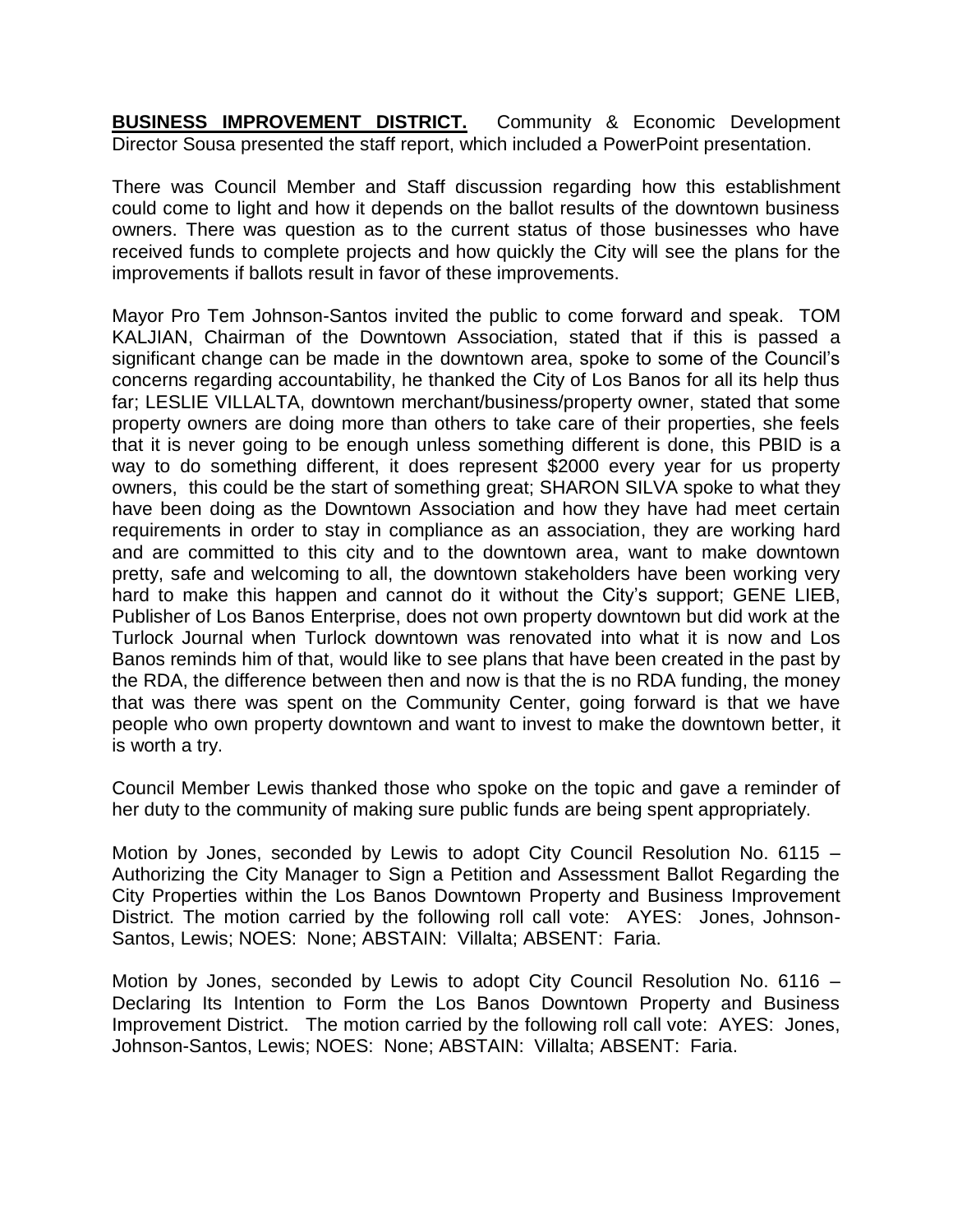*Mayor Villalta and City Attorney Vaughn returned to their seats at the dais and Mayor Villalta returned to chairing the meeting.*

**CONSIDERATION OF ADOPTION OF CITY COUNCIL RESOLUTION NO. 6117 – ACCEPTING AND APPROVING THE NEW LOS BANOS AIRPORT SITE SELECTION & CONCEPT STUDY, NARRATIVE REPORT, A CITY OF LOS BANOS AVIATION FACILITY, DATED MAY 2019 AND AUTHORIZING THE CITY MANAGER TO SUBMIT SAID STUDY TO THE FEDERAL AVIATION ADMINISTRATION (FAA) FOR THEIR REVIEW.** Public Works Director/City Engineer Fachin presented the staff report and introduced Bob Waddell who spoke in more detail to the study, which included a PowerPoint presentation.

Motion by Johnson-Santos, seconded by Jones to adopt City Council Resolution No. 6117 – Accepting and Approving the New Los Banos Airport Site Selection & Concept Study, Narrative Report, a City of Los Banos Aviation Facility, Dated May 2019 and Authorizing the City Manager to Submit Said Study to the Federal Aviation Administration (FAA) for their review. The motion carried by the affirmative action of all Council Members present, Faria absent.

## **CONSIDERATION OF ADOPTION OF CITY COUNCIL RESOLUTION NO. 6118 – DECLARING REAL PROPERTY SURPLUS AND AUTHORIZING SALE OF SURPLUS PROPERTY LOCATED AT 1329 FRANK STREET, DOS PALOS, APN 012-104-017.** City Attorney Vaughn presented the staff report.

Motion by Jones, seconded by Johnson-Santos to adopt City Council Resolution No. 6118 – Declaring Real Property Surplus and Authorizing Sale of Surplus Property Located at 1329 Frank Street, Dos Palos, APN 012-104-017. The motion carried by the affirmative action of all Council Members present, Faria absent.

**CONSIDERATION OF ADOPTION OF CITY COUNCIL RESOLUTION NO. 6119 – RECOMMENDING THAT THE MERCED COUNTY ASSOCIATION OF GOVERNMENTS (MCAG) CARRYOVER THE 2020 REGIONAL TRANSPORTATION IMPROVEMENT PROGRAM (RTIP) UN-PROGRAMMED BALANCE ESTIMATE OF \$26.2 MILLION AND TO KEEP IT AVAILABLE FOR FUTURE FUNDING FOR THE PIONEER ROAD WIDENING PROJECT.** Public Works Director/City Engineer Fachin presented the staff report.

Motion by Jones, seconded by Johnson-Santos to adopt City Council Resolution No. 6119 – Recommending that the Merced County Association of Governments (MCAG) Carryover the 2020 Regional Transportation Improvement Program (RTIP) Un-Programmed Balance Estimate of \$26.2 Million and to Keep it Available for Future Funding for the Pioneer Road Widening Project. The motion carried by the affirmative action of all Council Members present, Faria absent.

## **CONSIDERATION OF CITY COUNCIL RESOLUTION NO. 6105 – AUTHORIZING THE CITY MANAGER TO EXECUTE A PARKING LOT LEASE AGREEMENT WITH**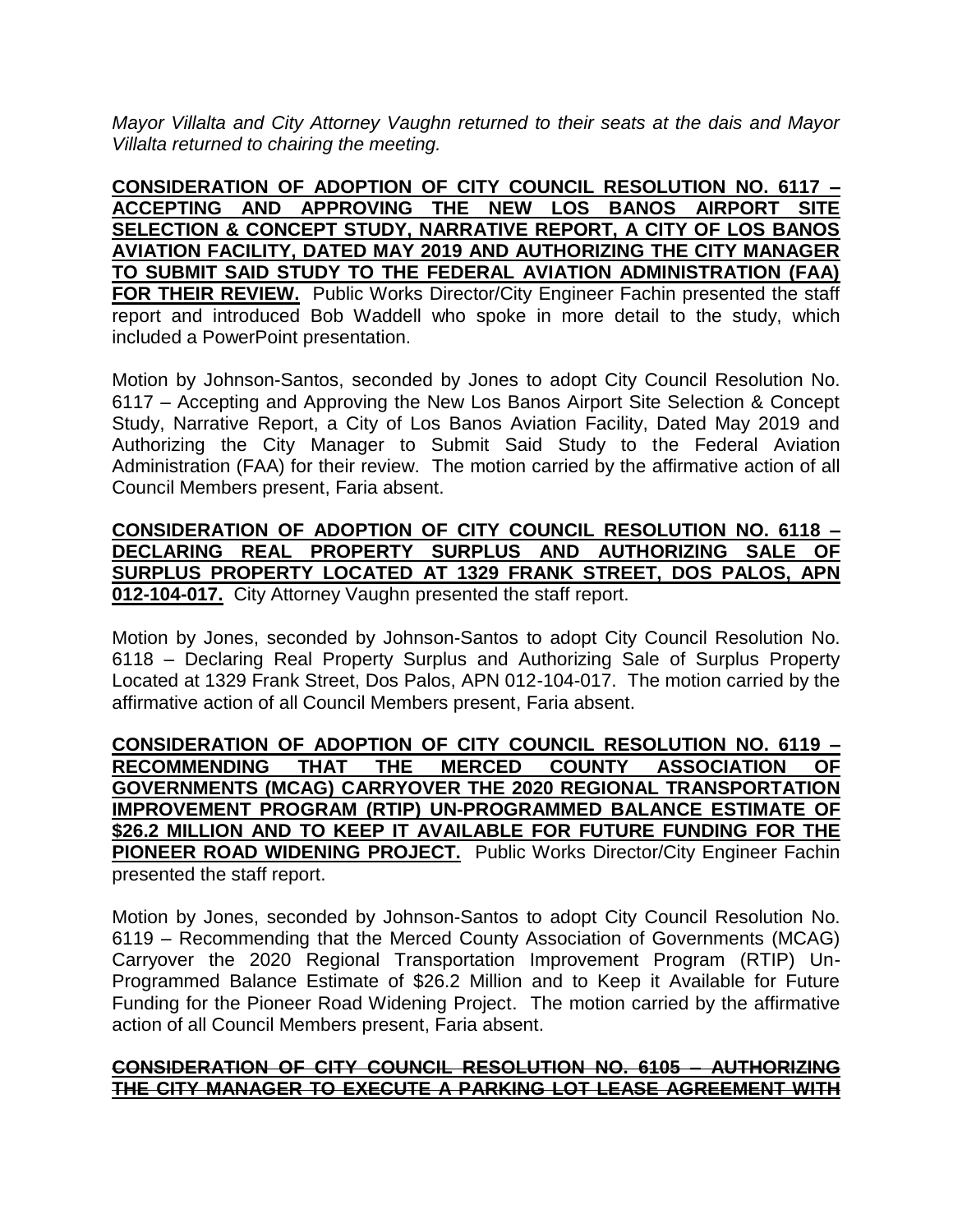**LODGE MOUNTAIN BROW NO. 82 IOOF HALL ASSOCIATION IN THE AMOUNT OF \$10,000 FOR THE PARKING LOT LOCATED AT 626 J STREET, APN 025-023-016 AND A PORTION OF APN 025-023-01514.** *Removed at the beginning of the meeting with approval of the agenda.*

**CONSIDERATION OF COUNCIL MEMBER REQUEST REGARDING PLANNING COMMISSIONER MEETING ATTENDANCE [LEWIS].** Council Member Lewis stated her findings regarding Planning Commissioner absences and how meetings have been cancelled due to a lack of quorum. She would like to see the Planning Commission become a five-member body as opposed to a seven-member body because it would be easier to manager. There needs to be a prospective policy put in place regarding the number of absences allowed before a seat is considered vacant.

Direction was given to Staff to research absenteeism language and to consider downsizing the Planning Commission from a seven-member body to a five-member body. Findings are to be brought back before Council for consideration.

**CONSIDERATION OF APPROVAL OF CITY COUNCIL RESOLUTION NO. 6120 – APPROVING AND AUTHORIZING THE CITY MANAGER TO SIGN AN AGREEMENT WITH THE MERCED COUNTY OFFICE OF EDUCATION FOR SCHOOL RESOURCE SERVICES FOR THE 2019-2022 SCHOOL YEARS.** *(Added at the beginning of the meeting with approval of the agenda.)*

Motion by Lewis, seconded by Jones to adopt City Council Resolution No. 6120 – Approving and Authorizing the City Manager to Sign an Agreement with the Merced County Office of Education for School Resources Services for the 2019-2022 School Years. The motion carried by the affirmative action of all Council Members present, Faria absent.

#### **ADVISEMENT OF PUBLIC NOTICES.** No report.

**CITY MANAGER REPORT.** City Manager Terrazas extended a huge thank you to Police Chief Brizzee and all the Police Department staff for a great National Night Out event.

## **REPORT/UPDATE ON MERCED COUNTY ASSOCIATION OF GOVERNMENTS (MCAG) AND MEASURE V COMMITTEE.** No report.

## **CITY COUNCIL MEMBER REPORTS.**

**BRETT JONES:** Thanked the Police Department staff for National Night Out, it was a big success.

**DEBORAH LEWIS:** Stated what a great job on National Night Out by Police Chief Brizzee and his Police Department, spoke regarding the upcoming Dog Park Planning Meeting being held on August 13, 2019 at 6:00 pm at the Los Banos Community